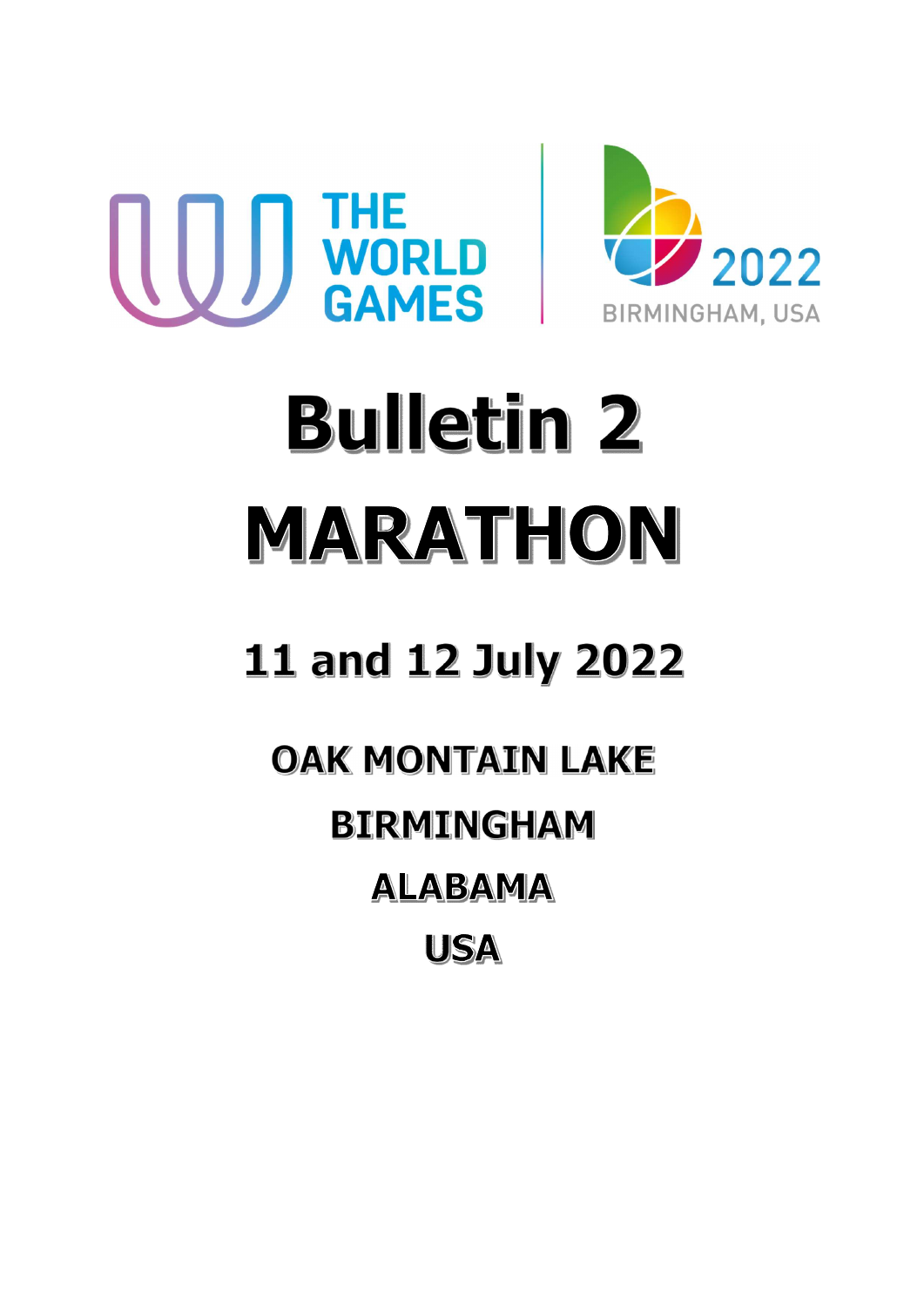



#### Hereby the second bulletin "The World Games 2022".

You will find all relevant information in this document.

The World Games will start  $7<sup>th</sup>$  of July and last day is the 17<sup>th</sup>.

Ruud Heijselaar

Competition manager Marathon World Games

-

The following nations are qualified and have confirmed participation

|                 | <b>MEN'S K1</b>       | <b>WOMEN'S K1</b>     |
|-----------------|-----------------------|-----------------------|
| 1               | South Africa          | South Africa          |
| $\overline{2}$  | Argentina             | Argentina             |
| 3               | Japan                 | Japan                 |
| 4               | <b>Denmark</b>        | Hungary               |
| 5               | Poland                | Portugal              |
| 6               | Spain                 | Great Britain         |
| 7               | France                | Spain                 |
| 8               | Hungary               | Ireland               |
| 9               | Norway                | Chile                 |
| 10              | <b>Great Britain</b>  | Norway                |
| 11              | Portugal              | Italy                 |
| 12 <sub>2</sub> | <b>Czech Republic</b> | <b>Denmark</b>        |
| 13              | Sweden                | Germany               |
| 14              | Germany               | <b>Czech Republic</b> |
| 15              | <b>Ukraine</b>        | Ukraine               |
| 16              | Netherlands           | Poland                |
| $\overline{17}$ | <b>Italy</b>          | Sweden                |
| 18              | Slovakia              | France                |
| 19              | Belgium               | Romania               |
| 20              | <b>USA</b>            | <b>USA</b>            |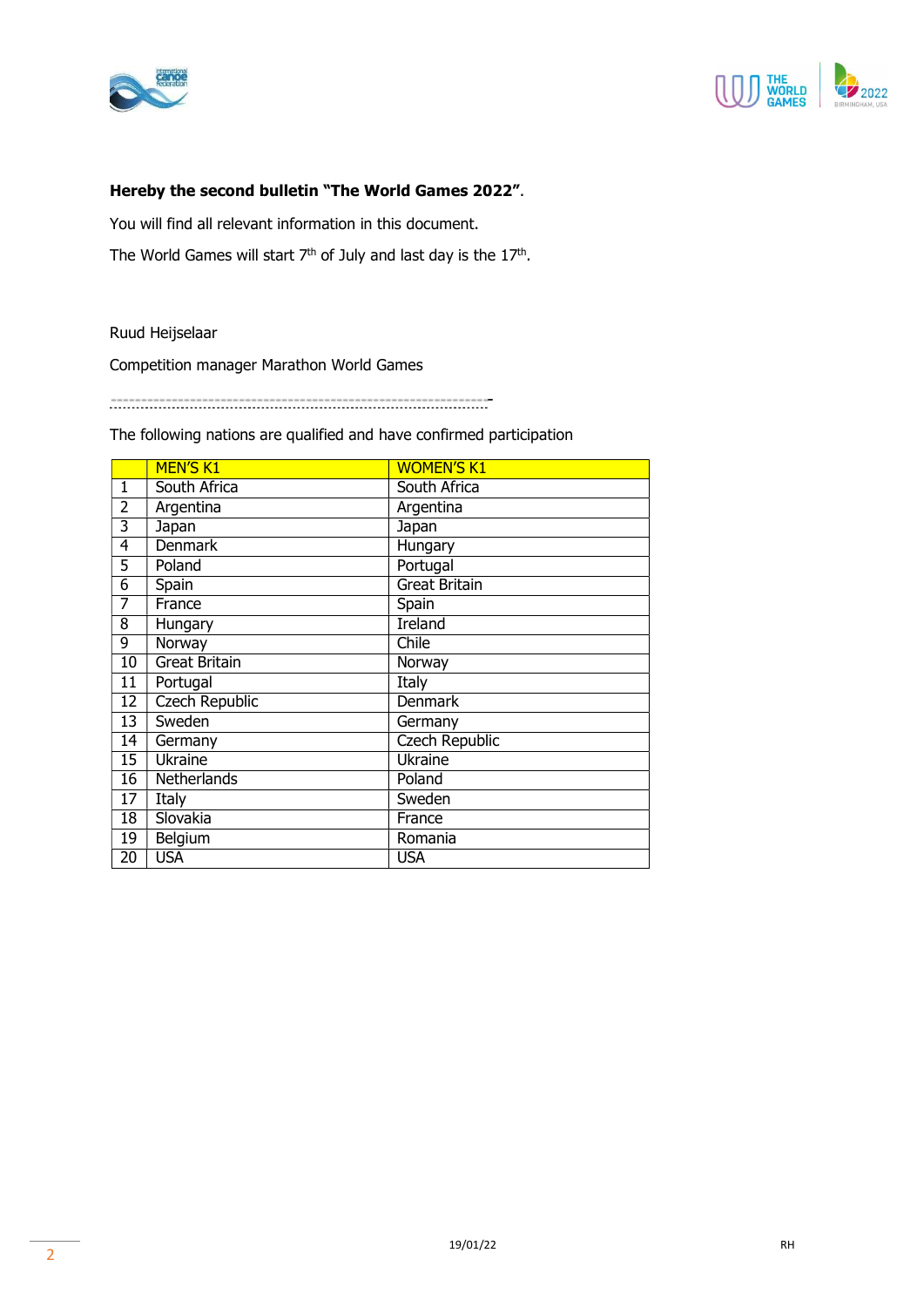



#### Course arrangement



PORTAGE AREA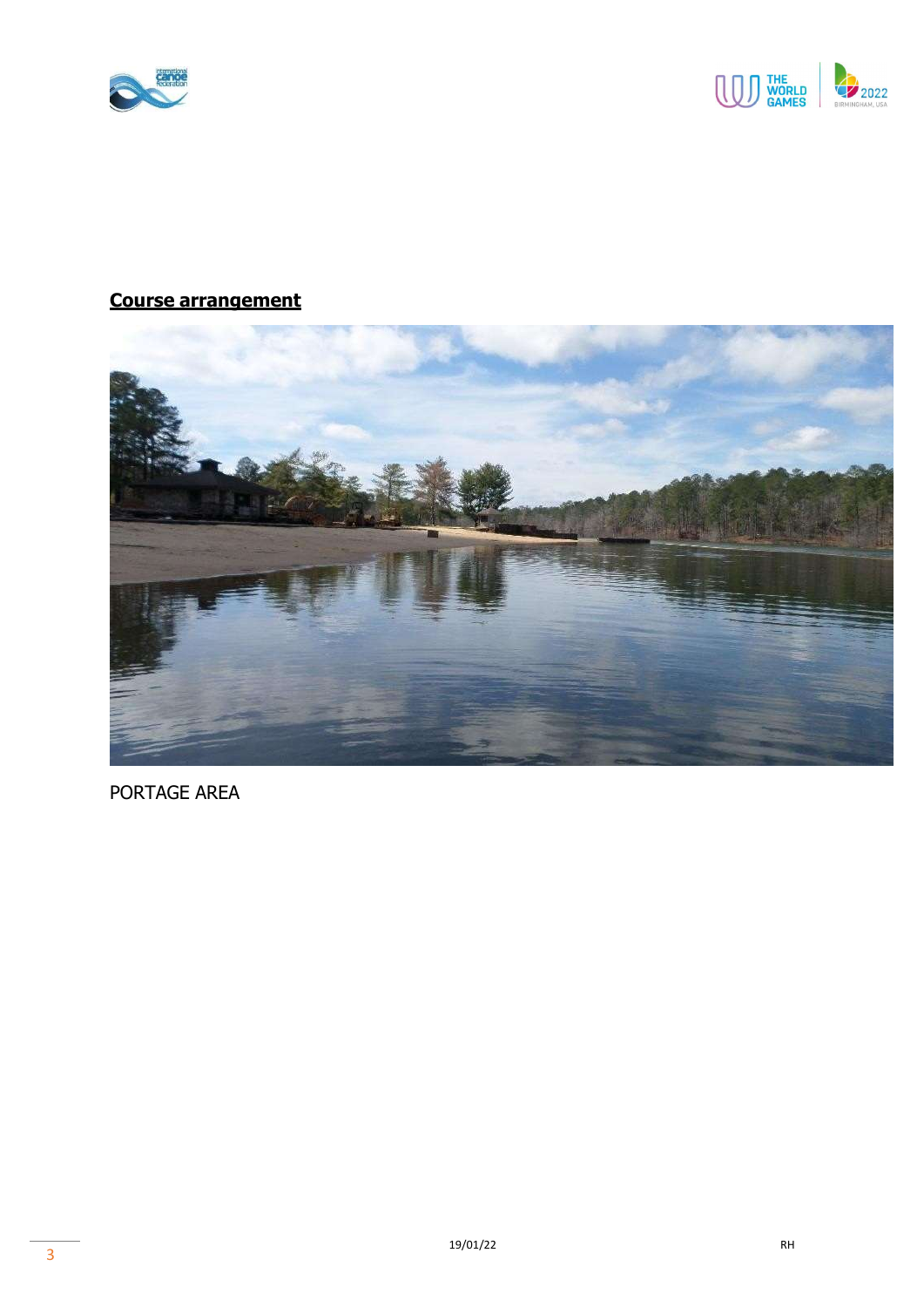





Short distance 3 laps, each lap 1,2 km, 2 portage. Yellow line shows turn for short laps.

Blue line standard (long course), each lap is 2 km, 10 laps + 1 short lap

Total 21 km, first two laps no portage, so 8 portages. Portage appr. 60 metre long, sandy beach out and sandy beach in. Portage self on beach.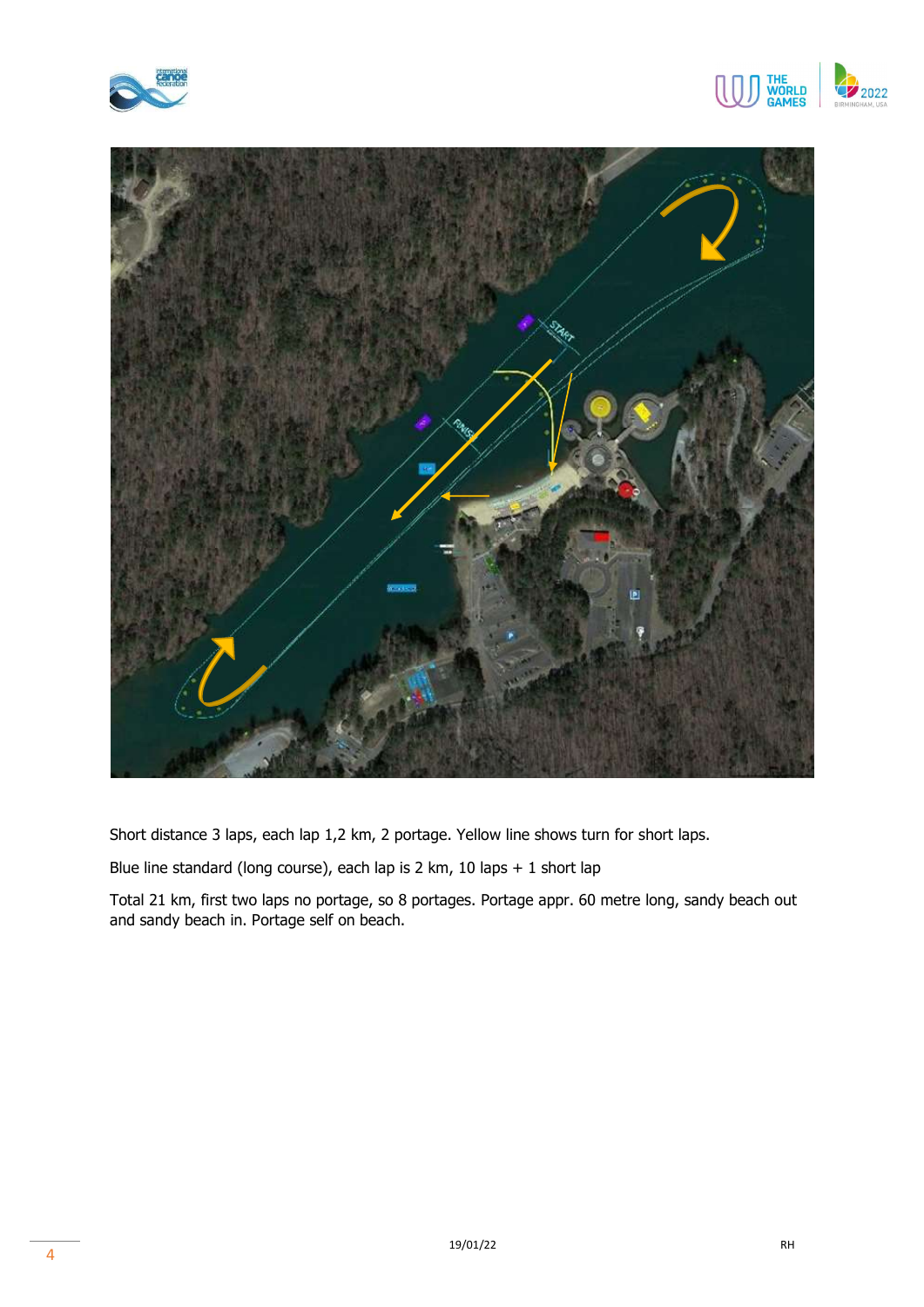



#### IF Schedule

| Arrival day non-USA athletes            |            | 8 <sup>th</sup> of July   |
|-----------------------------------------|------------|---------------------------|
| Arrival day for USA paddlers/Jetlag day | $\sim 100$ | $9th$ of July             |
| Training day                            |            | $10th$ of July            |
| Competition days                        |            | $11th$ and $12th$ of July |
| Departure date                          |            | $13th$ of July            |

#### High & Low Weather Summary as it was for July 2021

| <b>Temperature</b> |                         | <b>Humidity</b>         | <b>Average Temperature and Humidity</b> |  |
|--------------------|-------------------------|-------------------------|-----------------------------------------|--|
| High               | 34 °C (afternoon)       | High 97% (afternoon)    | 78%<br>26 °C<br>Average                 |  |
| LOW                | 17 $^{\circ}$ C (night) | Low 37% (early morning) |                                         |  |

Time difference Birmingham Alabama with CET (Amsterdam time) is 7 hours

#### Schedule 9<sup>th</sup> of July – 13<sup>th</sup> of July (Transport Schedule in Bulletin 3)

#### July 9th

In the evening team leaders meeting at the University where are all teams stay.

More details in bulletin 3.

#### July 10th

09:00 -- 12:00 Training at the course

15:00 -- 18:00 Training at the course

#### July 11<sup>th</sup>

2 heats of 10 boats – best 5 of each heat and additional 5 best times of both heats going to the final, so 15 boats in the final.

| $09:00 - 09:30$ | K1 short distance women Heat 1         |
|-----------------|----------------------------------------|
| $09:30 - 10:00$ | K1 short distance women Heat 2         |
| $10:00 - 10:30$ | K1 short distance men Heat 1           |
| $10:30 - 11:00$ | K1 short distance men Heat 2           |
| $16:00 - 16:30$ | K1 short distance women Final          |
| $16:30 - 16:40$ | Award ceremony K1 short distance women |
| $17:00 - 17:30$ | K1 short distance men Final            |
| $17:30 - 17:40$ | Award ceremony K1 short distance men   |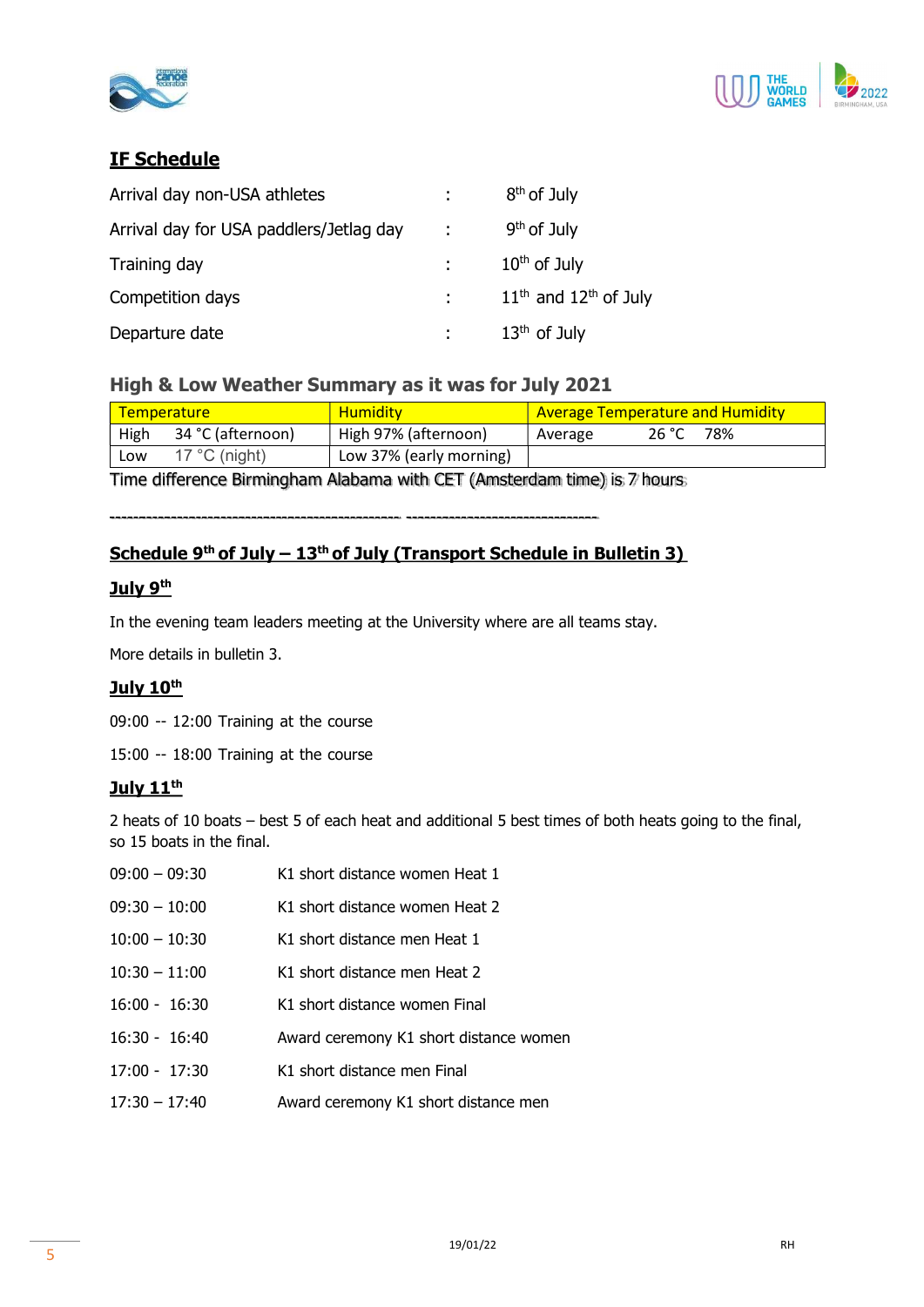



#### July 12th

09:00 K1 long distance Women

- 11:00 11:10 Award ceremony K1 Women long distance
- 11:15 K1 long distance Men
- 13:05 13:15 Award ceremony K1 men long distance

For the Award Ceremony is the dress code for the athletes: Official sportswear such as tracksuit or the official competition clothing for The World Games of a participating country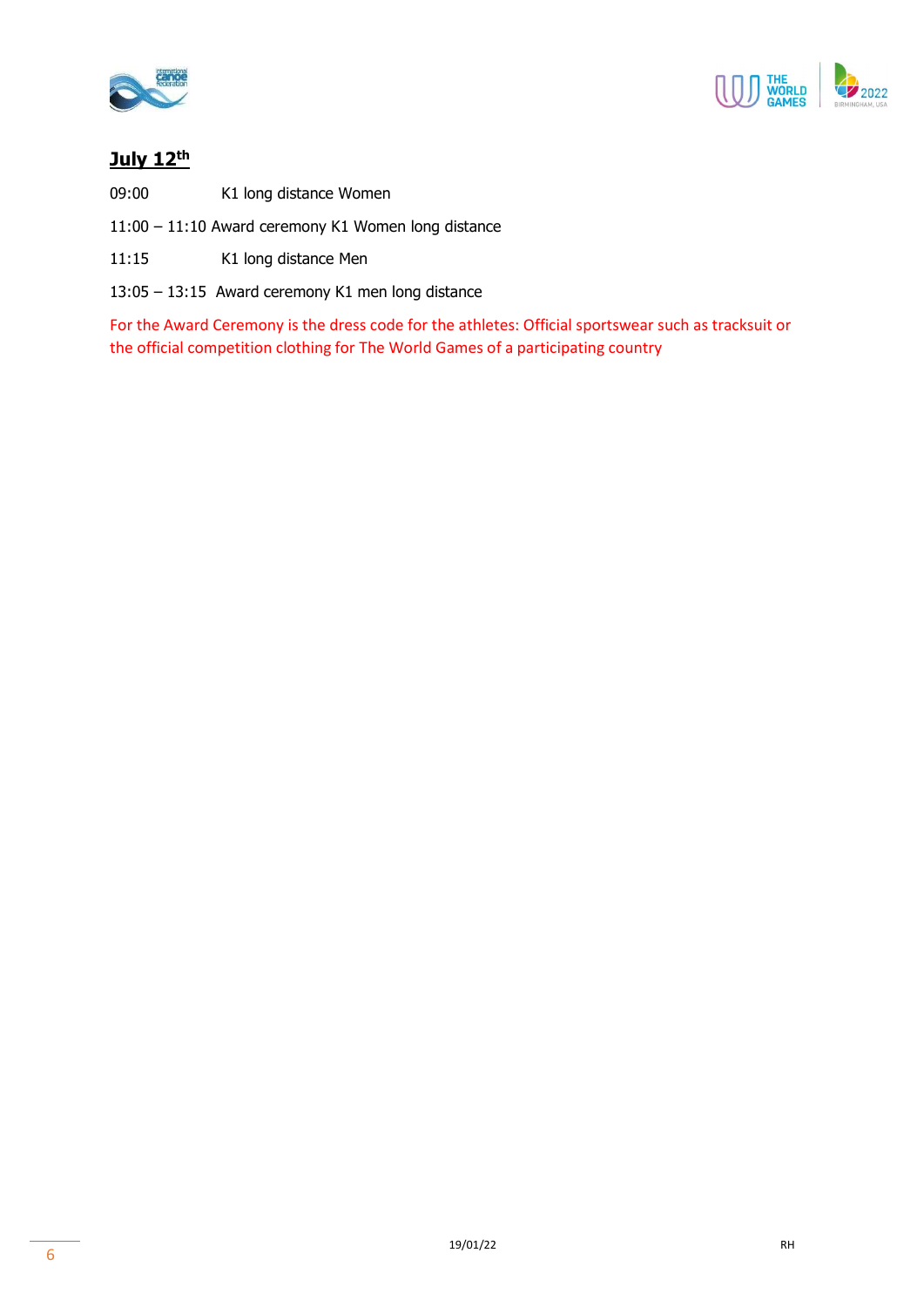



#### Travel & Visa

#### ESTA

All athletes and team helpers need an ESTA

Official ESTA Application Website, U.S. Customs and Border ...https://esta.cbp.dhs.gov

#### For VISA

#### How can I get an invitation letter for athletes?

The following information have to be provided to generate visa letters for individual athletes and teams:

- Organization (IF)
- Last Name
- First Name
- Function
- Gender
- Date of Birth
- Place of Birth
- Nationality
- Passport Number
- Passport Issue Date
- Passport Validity Date

#### When and where should I apply for a VISA?

Due to the COVID pandemic and consulate closures all over the world, it is recommended that athletes/officials schedule interviews as early as possible in consulates of their country or neighbouring countries. National Travel Systems may assist you with providing contacts and facilitating interviews on time.

Obtaining a visa will be pertinent for many of the attendees of The World Games 2022. The key is starting the process well in advance of the travel date. Below are some steps and information pertaining to a US Visa to attend the The World Games 2022.

• Register through the The World Games 2022 Registration Portal. Letters of Invitation will be available to those approved registrants. They will be sent to the email on file upon registration. • Determine if you need a Visa to enter the United States. There are currently 38 countries that participate in the Visa Waiver Program. These countries are listed in the State Department Website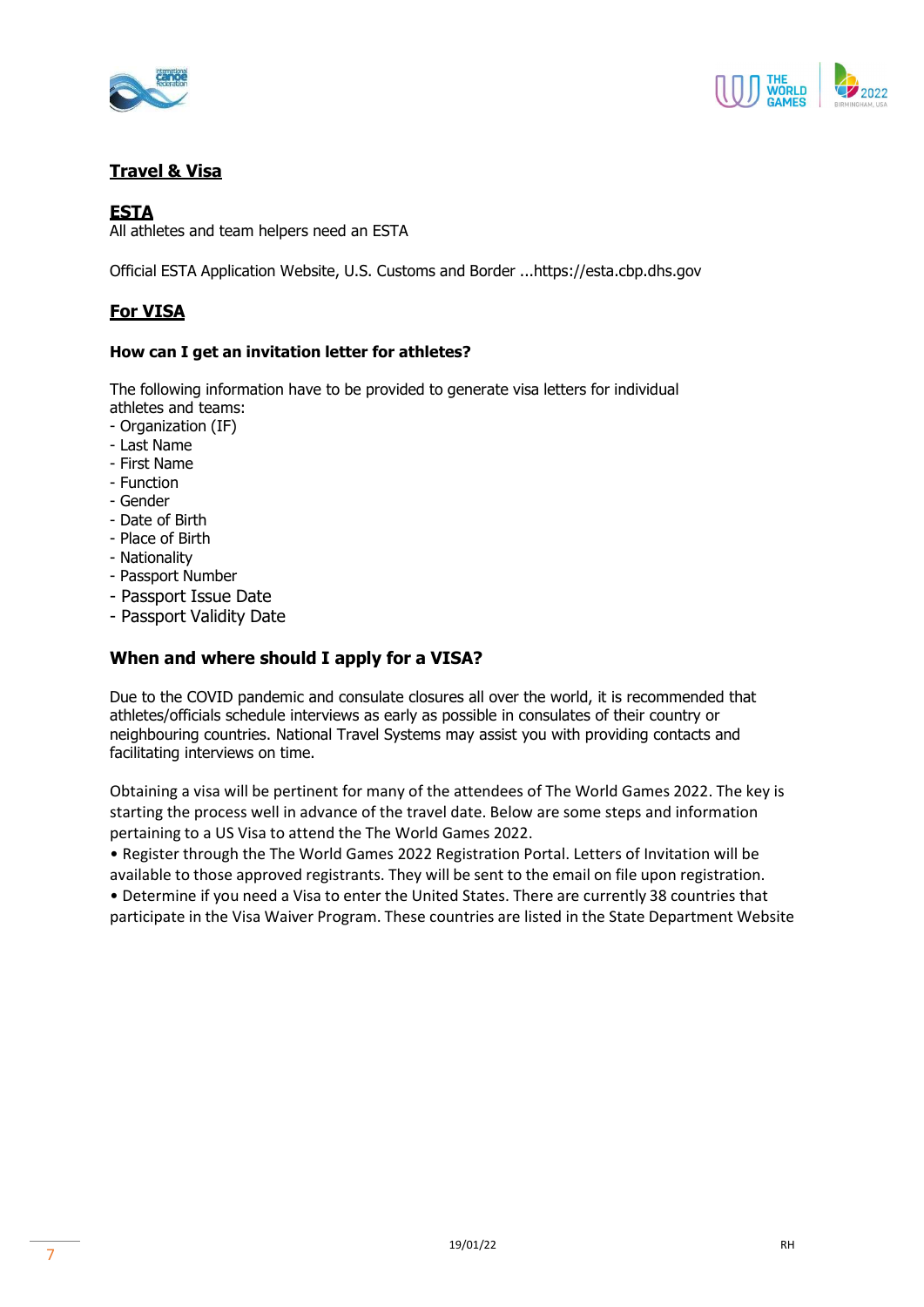



found in the following link: https://travel.state.gov/content/travel/en/us-visas/tourism-visit/visawaiver-program.html

• If your country is not part of the Visa Waiver Program, contact the nearest US Embassy and Consulate regarding obtaining visas. A listing of US Embassies and Consulates can be found at the following link: Official list of Embassies from the U.S. Department of State https://www.usembassy.gov/

In addition, there are companies and agencies that will assist with obtaining visas for a fee. The type of visa that will be obtained for the majority of the attendees will be type B1 per the following site https://travel.state.gov/content/travel/en/us-visas/visa-information-resources/all-visacategories.html

Directory of Visa Categories (state.gov). Best practices are to start the process as much in advance of the travel date as possible. Some National Governing Bodies have been known to obtain visas for those with a chance of qualification to start the process well in advance.

Travel restrictions relating to Covid 19 can change at short notice and may be different for different countries. All federations are advised to monitor the restrictions carefully to ensure that their team complies with any requirements.

#### MEDIA RIGHTS FOR ATHLETES

Competitors, team officials and other team personnel who have qualified and will participate in The World Games may allow their person, name, picture or sports performances to be used for advertising purposes before and during The World Games in accordance with the principles determined by the IWGA Executive Committee.

Athletes and others holding accreditation to The World Games 2022 are encouraged to share their experiences with their friends, family and supporters via social and digital media and to preserve the memories of their attendance at The World Games.

Athletes can take photographs and record audio/video (using non-professional equipment) content of The World Games. Athletes can share this content on their personal social/digital media accounts or website, except for content containing audio/video of the Field of Play.